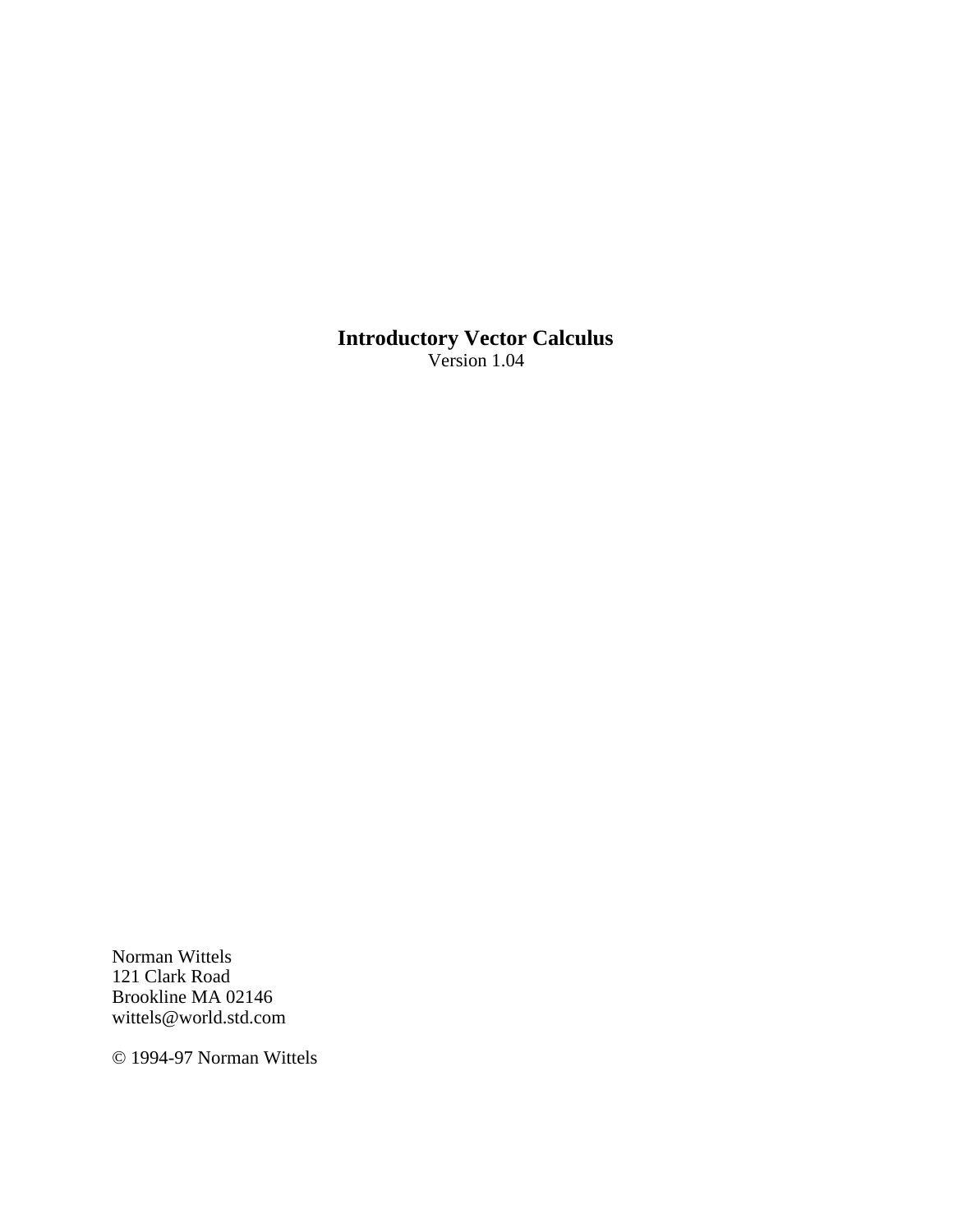## **Introduction**

These notes summarize some of the vector calculus used in computer graphics and machine vision. They are not intended to supplant mathematics courses or texts nor are they intended to be complete or rigorous. The main purposes of these notes are to show a few examples at a proficiency level useful for designing computer graphics and machine vision algorithms and to provide references which may be helpful in achieving that level.

# **Vectors**

We use *coordinate systems* to denote positions of points in space. All computer graphics/vision is done using *affine coordinate systems*. In such a system, each point is determined by a unique set of *coordinates*. The size of the set – the number of coordinates required – is called the *dimensionality* of the coordinate system. A 2D system requires 2 coordinates, a 3D system requires 3 coordinates, etc. Most computer graphics/vision applications use 2D, 3D, or 4D systems. We humans perceive that the world we live in can be described by 3D systems.

An affine coordinate system also has a unique point, called the *origin*, in which all coordinate values are zero. A point in the space is referenced by denoting the set of coordinates in the system being used. For example, the origin in a 3D space is

$$
O=(0,0,0)
$$

For the rest of these notes, the number of dimensions, if important, will be stated or can be deduced from the context. Different systems can be used to denote points in the space and the origins need not coincide. A *vector* is a direction in space defined as direction of the line connecting one point with another. If the beginning point is the origin, it is useful to associate a point *P* with the vector **P** that points from the origin to it.

$$
\mathbf{P}=\overline{OP}
$$

Vectors add. One consequence is that a group of vectors calculated from a sequence of points sum to the vector from the first to the last points:

$$
\mathbf{P}_M = \overline{OP_1} + \overline{P_1P_2} + \dots + \overline{P_{M-1}P_M} = \overline{OP_M}
$$

It is convenient to represent a vector as a linear combination of a *basis set* of vectors

$$
P = k_1 \mathbf{v}_1 + k_2 \mathbf{v}_2 + \dots + k_N \mathbf{v}_N
$$

The most frequently used basis sets are made of *orthonormal* vectors. That means that the basis vectors are *orthogonal* – – and *normalized* – the length of each vector is unity (one). In the familiar cartesian coordinate system, these are just the unit vectors along each axes:

$$
\hat{\mathbf{x}} = \overline{O(1,0,0)}, \quad \hat{\mathbf{y}} = \overline{O(0,1,0)}, \quad \hat{\mathbf{z}} = \overline{O(0,0,1)}
$$

Note the use of the caret above a vector to indicate that it is normalized. Then the point *P* and its associated vector **P** can both be expressed in terms of the point's coordinates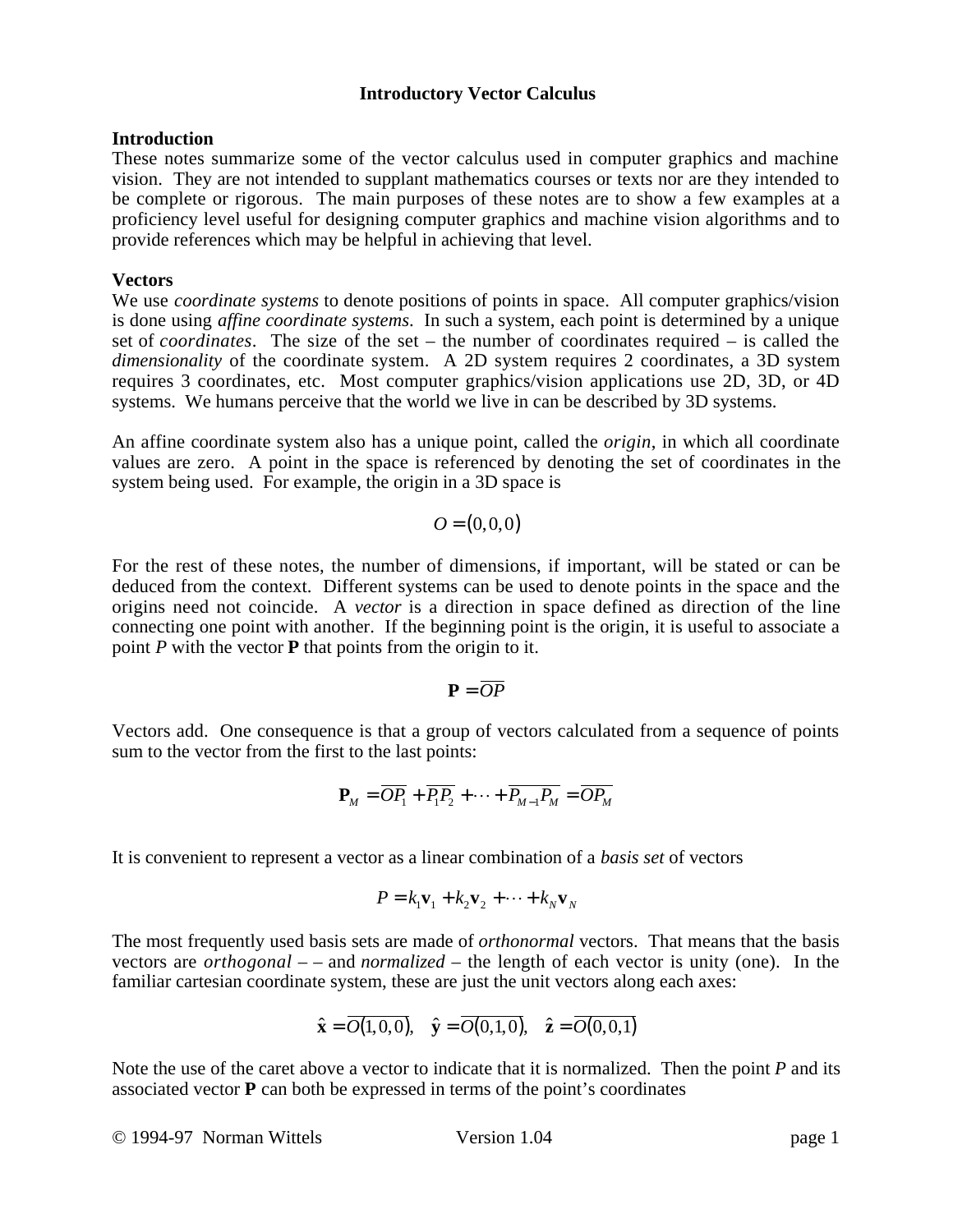$$
P = (x, y, z), \quad \mathbf{P} = (x\hat{\mathbf{x}}, y\hat{\mathbf{y}}, z\hat{\mathbf{z}})
$$

When using the cartesian coordinate system, some authors use a mixed notation in which the linear sum of the unit vectors is implied by the coefficients (the coordinates)

$$
\mathbf{P}=(x,y,z)
$$

Be sure you understand the notation whenever you are reading a document in which both points and vectors occur. These notes will provide practice.

We will explore how to solve geometry problems using vectors. You may wonder why we don't simply use analytical geometry. One reason is that most of the equations of analytical geometry require careful attention to special cases. For example, the slope-intercept form of a line in 2D

$$
y = y_0 + mx
$$

does not work for vertical lines in which *x* is constant and the slope infinite. Vector forms of lines, however, work for all orientations without special cases. Thus it is easier to write algorithms that perform geometrical calculations using vectors instead of analytical geometry.

Although vector equations are general (independent of coordinate system), we will use cartesian coordinates for the rest of these notes because they are most generally used in algorithms that implement vector calculations. From the way vectors were associated with points above, we can see that linearity applies

$$
\mathbf{P} = (x, y, z, w) \Rightarrow k\mathbf{P} = (kx, ky, kz, kw)
$$
 (1a)

$$
\mathbf{P}_1 = (x_1, y_1), \quad \mathbf{P}_2 = (x_2, y_2) \Rightarrow a\mathbf{P}_1 + b\mathbf{P}_2 = (ax_1 + bx_2, ay_1 + by_2)
$$
 (1b)

Note, as a consequence of Equation (1a), a vector still points in the same direction when it is multiplied by a positive constant; it points in the opposite direction when the multiplicative constant is negative.

#### Vector Scalar Product

There are two products of vectors that are useful in solving geometric problems. One of them, is the *scalar product*, combines two vectors, of the same arbitrary dimension, to produce a scalar.

$$
\mathbf{P}_1 = (x_1, y_1, z_1), \quad \mathbf{P}_2 = (x_2, y_2, z_2) \Rightarrow \mathbf{P}_1 \bullet \mathbf{P}_2 = x_1 x_2 + y_1 y_2 + z_1 z_2 \tag{2}
$$

Because of the notation used, the scalar product is also known as the *dot product*. The number of terms in Equation (2) is adjusted to match the number of dimensions in the space. This equation also shows how to calculate the *magnitude* of a vector, which corresponds to the cartesian distance between any two points whose separation is described by the vector

$$
\mathbf{P} = (x, y, z, w) \Longrightarrow |\mathbf{P}| = \sqrt{\mathbf{P} \bullet \mathbf{P}} = \sqrt{x^2 + y^2 + z^2 + w^2}
$$
(3a)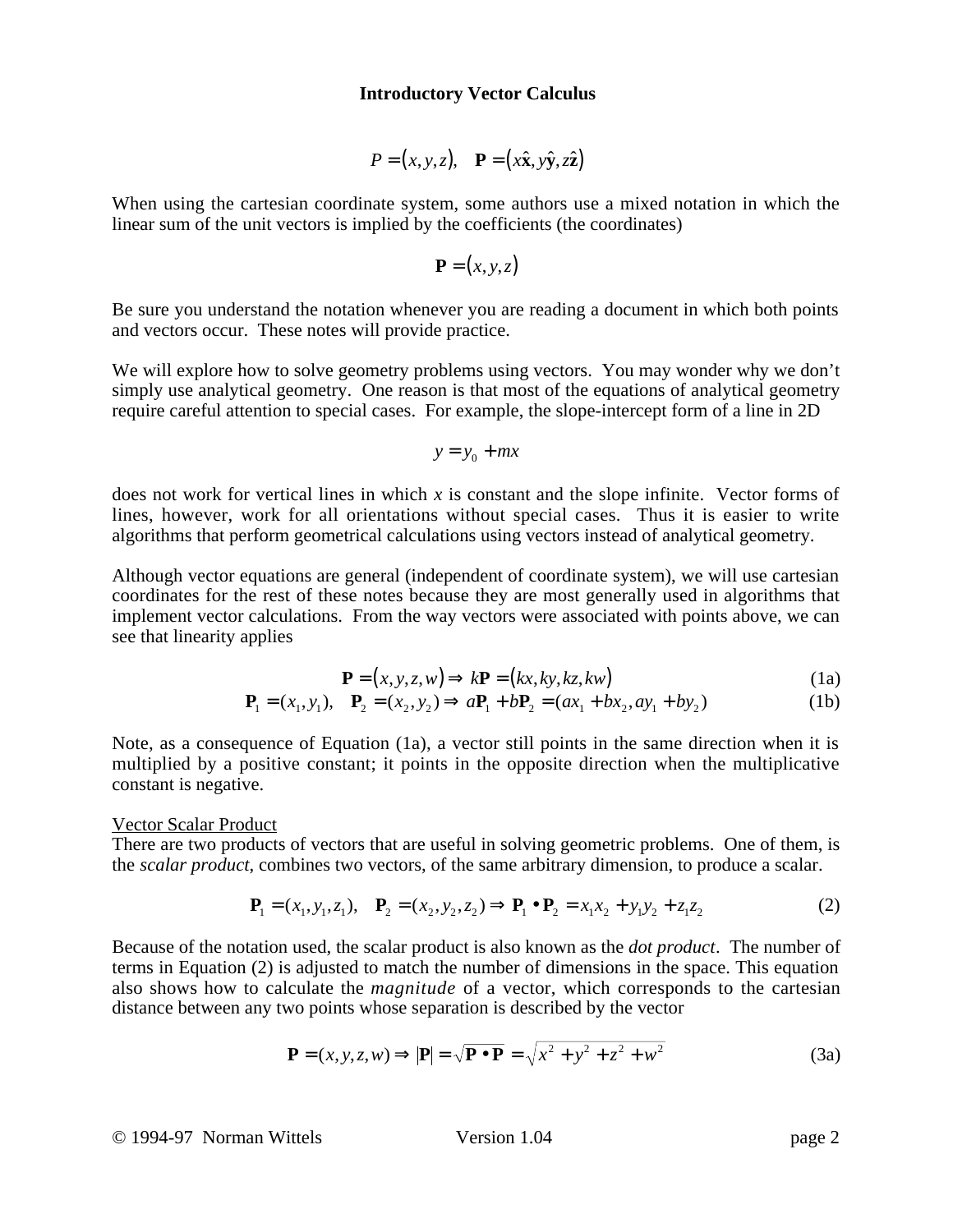Note that the vector part of Equation  $(3a)$  is general – it applies to vectors with any number of dimensions

$$
|\mathbf{P}| = \sqrt{\mathbf{P} \cdot \mathbf{P}} \tag{3b}
$$

We can use this last result to normalize a vector.

$$
\hat{\mathbf{P}} = \frac{\mathbf{P}}{|\mathbf{P}|} = \frac{\mathbf{P}}{\sqrt{\mathbf{P} \cdot \mathbf{P}}} \tag{3c}
$$

From Equation (3a), it can be shown that the dot product is commutative and distributive with respect to addition

$$
\mathbf{P}_1 \bullet \mathbf{P}_2 = \mathbf{P}_2 \bullet \mathbf{P}_1,\tag{4a}
$$

$$
\mathbf{P}_1 \bullet (\mathbf{P}_2 + \mathbf{P}_3) = \mathbf{P}_1 \bullet \mathbf{P}_2 + \mathbf{P}_1 \bullet \mathbf{P}_3 \tag{4b}
$$

In the right side of Equation (4b), the associativity is implied: the dot products must be done first since there is no triple dot product – the dot product is a binary operation and a scalar cannot be dotted with a vector.

To help develop a geometric interpretation of the dot product, consider the 2D vector diagrams shown in Figure 1.



Figure 1. Equivalent 2D vector diagrams.

Although this Figure shows the vectors  $V_1$  and  $V_2$  lying in the first quadrant and generally pointing out from the origin, our analysis will work for vectors of arbitrary location and orientation. In the calculation we will use the angle  $\theta = \theta_2 - \theta_1$  between the directions of  $V_1$  and **V**<sub>2</sub>. Since the vectors are pure directions, we can place them tail to tail, move the tails to the origin, and normalize them without changing the value of  $\theta$ . The coordinates of the points corresponding to the two vectors are:

$$
\mathbf{V}_1 = |\mathbf{V}_1| (\cos \theta_1, \sin \theta_1), \quad \mathbf{V}_2 = |\mathbf{V}_2| (\cos \theta_2, \sin \theta_2)
$$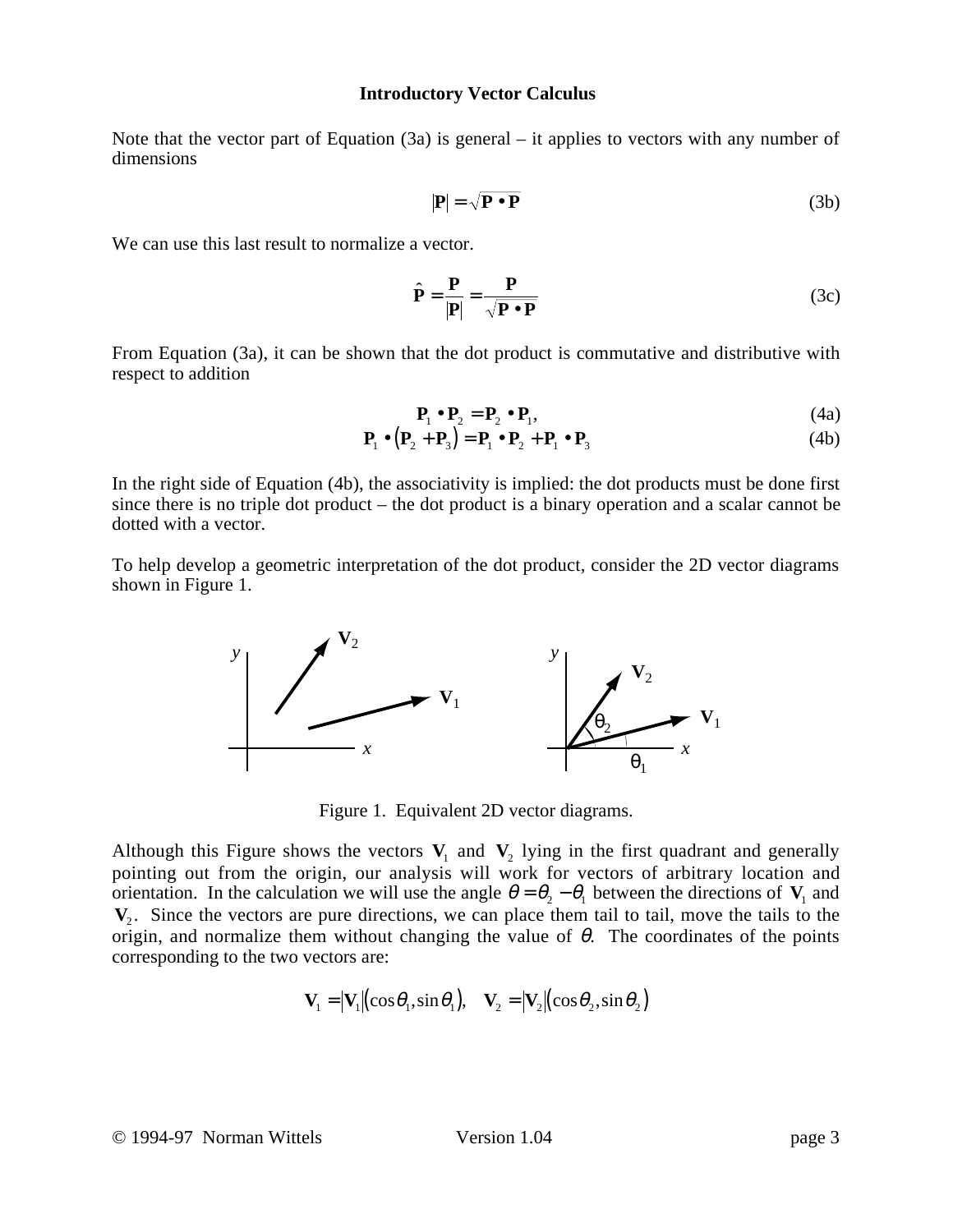Thus

$$
\mathbf{V}_1 \bullet \mathbf{V}_2 = \mathbf{V}_{1,x} \mathbf{V}_{2,x} + \mathbf{V}_{1,y} \mathbf{V}_{2,y} = |\mathbf{V}_1||\mathbf{V}_2| (\cos \theta_1 \cos \theta_2 + \sin \theta_1 \sin \theta_2) = |\mathbf{V}_1||\mathbf{V}_2| \cos \theta
$$
 (5)

If the vectors are normalized, the dot product is just the perpendicular projection of each onto the other. The expression Equation (5) is even with respect to the angle  $\theta$ , as it must be for the dot product to be commutative. Thus the dot product is useful for calculating the magnitude of the angle between vectors, but not the direction.

### \_\_\_\_\_\_\_\_\_\_\_\_\_\_\_\_\_\_\_\_\_\_\_\_\_\_\_\_\_\_\_\_\_\_\_\_\_\_\_\_\_\_\_\_\_\_\_\_\_\_\_\_\_\_\_\_\_\_\_\_\_\_ **Example 1**

Calculate the angle that the vector  $V=(-1.0,-2.0)$  makes with the *x* axis.

If we apply Equation (5) directly, we obtain.

$$
\theta = \cos^{-1} \frac{\mathbf{V} \cdot \hat{\mathbf{x}}}{|\mathbf{V}||\hat{\mathbf{x}}|} = \cos^{-1} \frac{-1}{\sqrt{5}} = 116.6^{\circ}
$$

This answer implies that **V** points to the upper left (*x* negative, *y* positive) whereas it actually points to the lower left (both  $x$  and  $y$  negative). The problem is that cos is an even function so there is no way to deduce that the correct answer is  $-116.6^\circ$ . A better way to solve this type of problem is to calculate the inverse tangent using projections on both the *x* and *y* axes, Figure 2.



Figure 2. Projections of a vector on to two coordinate axes.

From this Figure, it can be seen that the angle is

$$
\theta = \tan^{-1} \frac{\mathbf{V} \cdot \hat{\mathbf{y}}}{\mathbf{V} \cdot \hat{\mathbf{x}}} = \tan^{-1} \frac{-2}{-1} = 243.4^{\circ}
$$

This answer is equivalent to  $-116.6^\circ$ . Note that any algorithm to calculate the angle should use a four-quadrant inverse tangent function, such as atan2() in the standard C library package1.

\_\_\_\_\_\_\_\_\_\_\_\_\_\_\_\_\_\_\_\_\_\_\_\_\_\_\_\_\_\_\_\_\_\_\_\_\_\_\_\_\_\_\_\_\_\_\_\_\_\_\_\_\_\_\_\_\_\_\_\_\_\_

<sup>1</sup> PJ Plauger, *The Standard C Library* (1992, Prentice Hall, Englewood Cliffs NJ).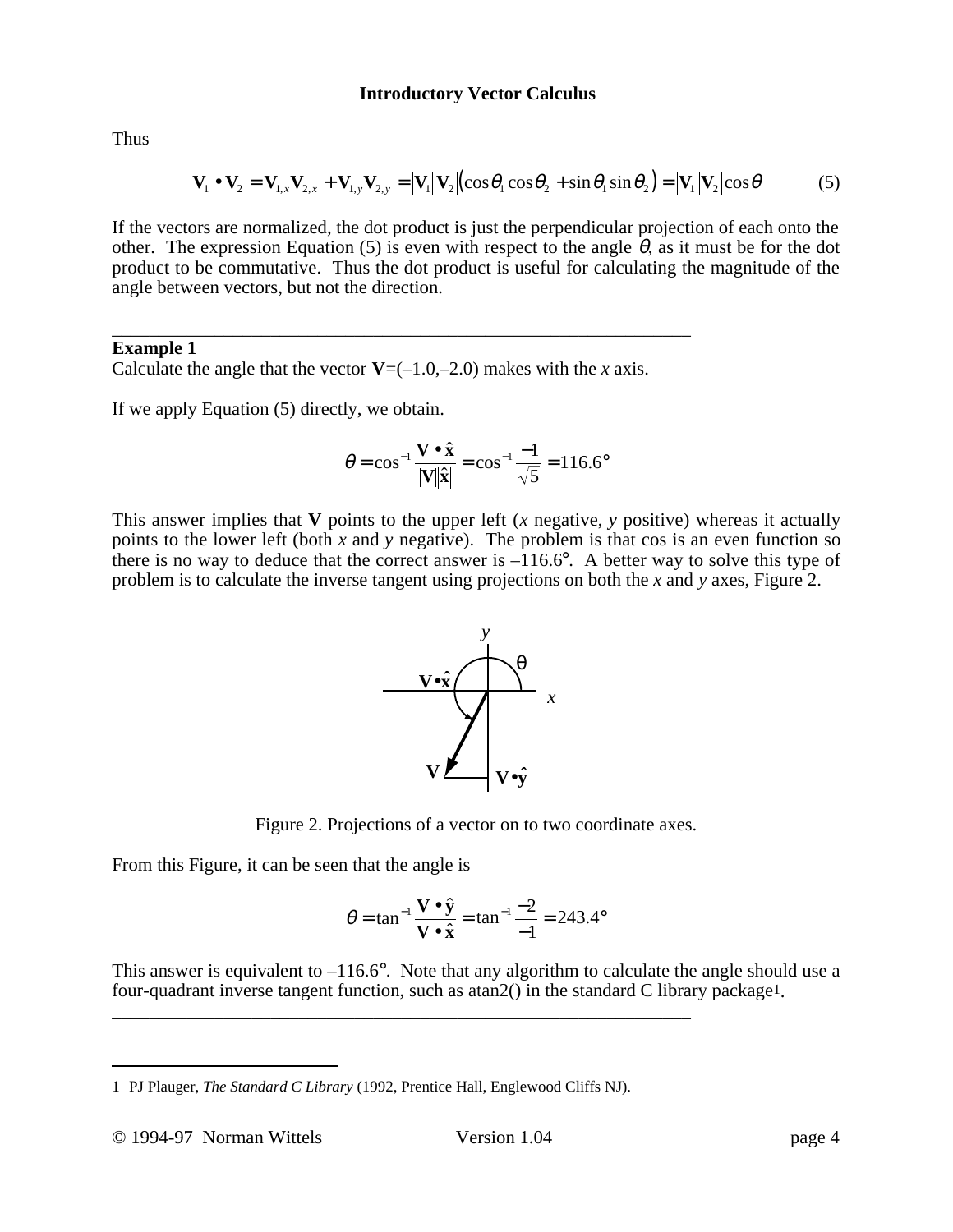Equation (5) shows that the dot product of orthogonal vectors is zero. This makes it natural to consider using the dot product whenever orthogonality needs to be proven or satisfied.

#### \_\_\_\_\_\_\_\_\_\_\_\_\_\_\_\_\_\_\_\_\_\_\_\_\_\_\_\_\_\_\_\_\_\_\_\_\_\_\_\_\_\_\_\_\_\_\_\_\_\_\_\_\_\_\_\_\_\_\_\_\_\_ **Example 2**

Find a vector orthogonal to the vector  $V=(-1.0,-2.0)$ .

We expect that the answer will not be unique because there are two opposite directions orthogonal to the direction of **V** and because there is an infinity of vectors pointing in these two directions but differing in magnitude.

Let the unknown vector be  $U=(x,y)$ . Then the values x and y have to satisfy the relationship

$$
\mathbf{U} \bullet \mathbf{V} = -x - 2y = 0 \tag{6a}
$$

There are, indeed, infinitely many vectors that satisfy Equation (6a):  $(1,-0.5)$ ,  $(-1,0.5)$ ,  $(10,-5)$ ,  $(-2\pi,\pi)$ , etc. Note that the first two have the same magnitude but point in opposite directions. We can restrict the range of acceptable answers by appending other conditions. For example, if we require that **U** be a unit vector,

$$
\mathbf{U} \bullet \mathbf{U} = x^2 + y^2 = 1 \tag{6b}
$$

then the solution to Equations (6a) and (6b) becomes

$$
y^2 = \frac{1}{5} \implies \mathbf{U} = \left(\frac{2}{\sqrt{5}}, \frac{-1}{\sqrt{5}}\right), \quad \mathbf{U} = \left(\frac{-2}{\sqrt{5}}, \frac{1}{\sqrt{5}}\right) \tag{6c}
$$

The remaining directional ambiguity cannot be resolved without imposing further constraints.

\_\_\_\_\_\_\_\_\_\_\_\_\_\_\_\_\_\_\_\_\_\_\_\_\_\_\_\_\_\_\_\_\_\_\_\_\_\_\_\_\_\_\_\_\_\_\_\_\_\_\_\_\_\_\_\_\_\_\_\_\_\_

If you are used to doing degrees-of-freedom analysis on systems of equations, note that Equation (6a) only imposes a single constraint because it is only one equation unlike other vector expressions such as Equation (1b), which really represents two equations (in a 2D space). Again, it is important to keep track of how many equations are embedded in each vector expression.

Lines

A line has infinite extent and infinitesimal width. There are two ways that lines are specified in vector algebra, Figure 3.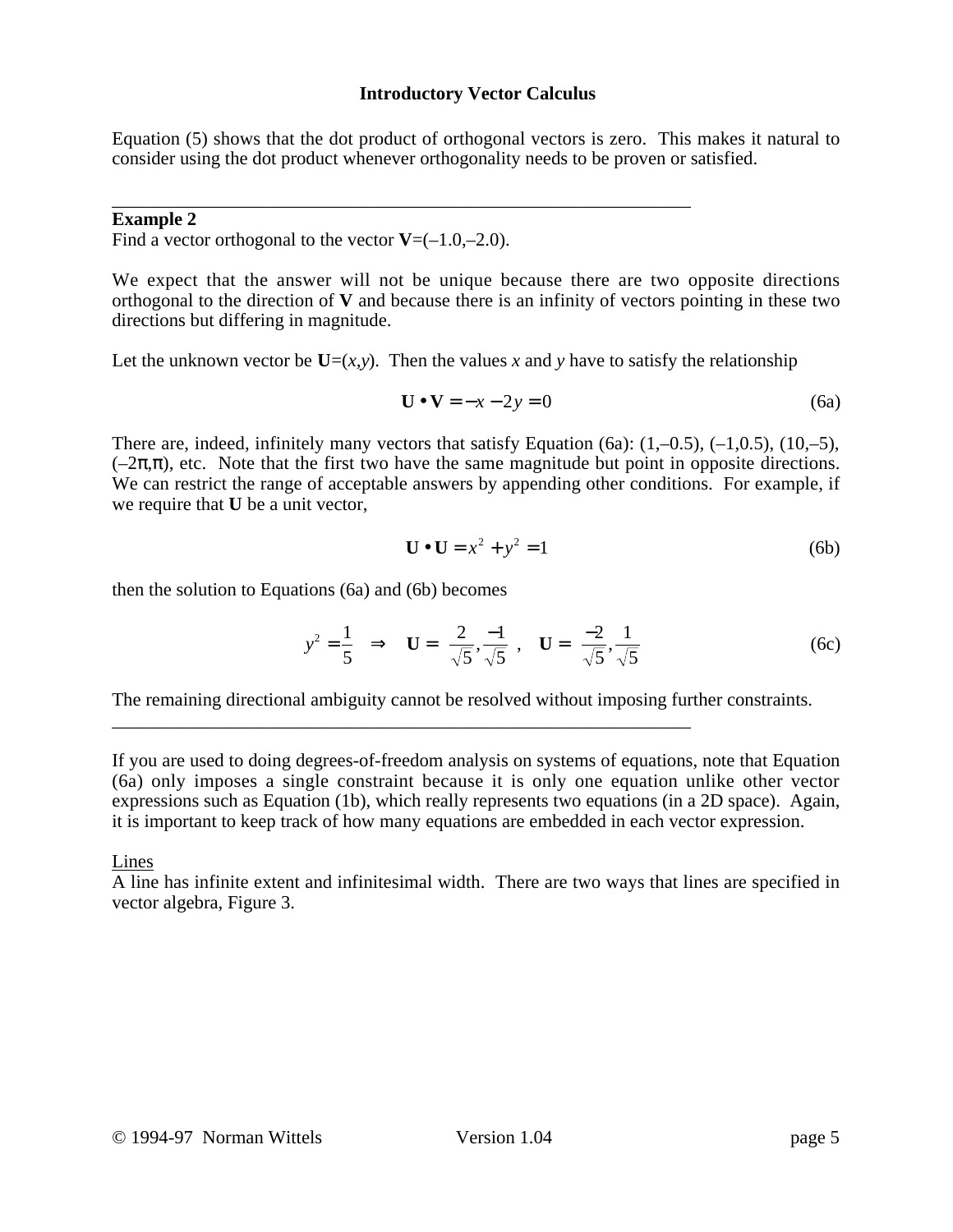

Figure 3. Two ways to define a line.

In the first definition, a point **P** is specified by a point  $P_0$  on the line and direction vector **D** whose magnitude is non-zero. It may be easier to visualize what is happening if the tail of the direction vector is moved to the point  $\mathbf{P}_0$  as shown. Then the equation of the point **P** is

$$
\mathbf{P} = \mathbf{P}_0 + t\mathbf{D} \tag{7a}
$$

There are infinitely many points **P** which lie on the line and each has a unique value of *t*. As shown in the Figure,  $t=0$  describes the point  $P_0$ ,  $t<0$  describes points in the direction opposite **D** from point  $P_0$ , and  $t > 0$  describes points in the direction of **D** from point  $P_0$ .

The second definition of a line is the same as the first except that two points are used to define the line and the direction vector is calculated as the difference between them

$$
\mathbf{P} = \mathbf{P}_1 + t(\mathbf{P}_2 - \mathbf{P}_1) = (1 - t)\mathbf{P}_1 + t\mathbf{P}_2
$$
 (7b)

#### **Example 3**

Find the intersection of the line passing through  $(1,1,1)$  in the  $(-1,-1,1)$  direction with the *xy* plane.

\_\_\_\_\_\_\_\_\_\_\_\_\_\_\_\_\_\_\_\_\_\_\_\_\_\_\_\_\_\_\_\_\_\_\_\_\_\_\_\_\_\_\_\_\_\_\_\_\_\_\_\_\_\_\_\_\_\_\_\_\_\_

From Equation (7a), the equation of the line is

$$
\mathbf{P} = (1,1,1) + t(-1,-1,1) = (1-t,1-t,1+t)
$$
\n(8)

Notice that we have three equations in one unknown, *t*. To find its value we use the fact that the intersection point must lie in the *xy* plane, where its *z* value is zero. Setting the *z* portion of Equation (8) to zero yields the solution.

$$
1 + t = 0
$$
  $t = -1$ ,  $P = (2, 2, 0)$ 

The final step was to turn the vector **P** back into the point *P*. This is another example of a notation that requires care to prevent confusion. \_\_\_\_\_\_\_\_\_\_\_\_\_\_\_\_\_\_\_\_\_\_\_\_\_\_\_\_\_\_\_\_\_\_\_\_\_\_\_\_\_\_\_\_\_\_\_\_\_\_\_\_\_\_\_\_\_\_\_\_\_\_

In the last example we used the fact that we already knew one of the coordinates of the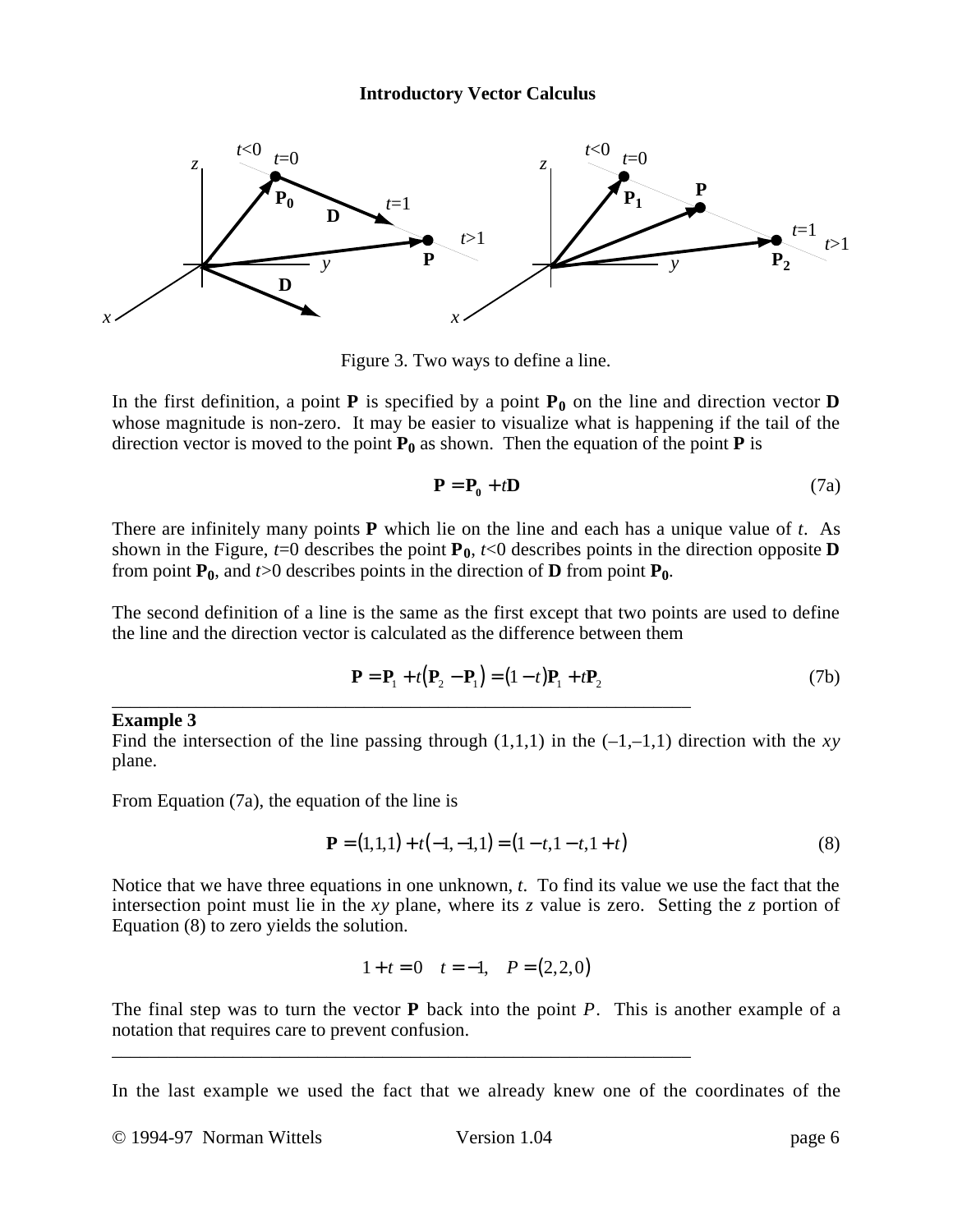intersection point to decide which of the three equations in Equation (8) to solve. One usually does not have this kind of knowledge and it is necessary to solve all of the vector equations to find a solution.

## **Example 4**

The vector **V** connects the point (1,1) with the point *P*. The length of **V** is  $\sqrt{20}$  and it is perpendicular to the vector  $\mathbf{D} = (-1,-2)$ . What are the coordinates of *P* ?

\_\_\_\_\_\_\_\_\_\_\_\_\_\_\_\_\_\_\_\_\_\_\_\_\_\_\_\_\_\_\_\_\_\_\_\_\_\_\_\_\_\_\_\_\_\_\_\_\_\_\_\_\_\_\_\_\_\_\_\_\_\_

\_\_\_\_\_\_\_\_\_\_\_\_\_\_\_\_\_\_\_\_\_\_\_\_\_\_\_\_\_\_\_\_\_\_\_\_\_\_\_\_\_\_\_\_\_\_\_\_\_\_\_\_\_\_\_\_\_\_\_\_\_\_

We first need to find **V** and then we can add it to  $(1,1)$  to find **P**. We know two equations for **V** 

$$
\mathbf{V} \bullet \mathbf{D} = 0 \quad \Rightarrow \quad -x_{\mathbf{V}} - 2y_{\mathbf{V}} = 0 \tag{9a}
$$

$$
|\mathbf{V}|^2 = x_{\mathbf{V}}^2 + y_{\mathbf{V}}^2 = 20\tag{9b}
$$

Solving these two equations simultaneously provides two values for **V** and two values for **P**.

$$
V = (-4, 2), \quad V = (4, -2) \quad \Rightarrow \quad P = (-3, 3), \quad P = (5, -1)
$$

Again, we have two solutions because there are two vectors orthogonal to **D**. Additional constraints will be necessary if we wish to eliminate one of the solutions.

The techniques of Example 4 would not have worked had there been more than two dimensions in the space. That is because in three or more dimensions, there are infinitely many vectors perpendicular to **D**; Equations (9a) and (9b) then would have represented two equations in three or more unknowns and there would have been no general solution. Again, it is important to keep track of the number of equations when solving vector problems.

## Vector Product

The second product of vectors is the *vector product* or *cross product*.

$$
\mathbf{A} \times \mathbf{B} = (y_a z_b - y_b z_a) \hat{\mathbf{x}} + (z_a x_b - z_b x_a) \hat{\mathbf{y}} + (x_a y_b - x_b y_a) \hat{\mathbf{z}}
$$
(10a)

Note the cyclic nature of the variables: *xyz*, *yzx*, *zxy*. For convenience, Equation (10a) is sometimes written as the determinant of a 3×3 matrix.

$$
\mathbf{A} \times \mathbf{B} = \begin{vmatrix} \hat{\mathbf{x}} & \hat{\mathbf{y}} & \hat{\mathbf{z}} \\ x_a & y_a & z_a \\ x_b & y_b & z_b \end{vmatrix}
$$
 (10b)

The cross product differs from the other vector operators we have seen in several respects. First, it only applies to 3D vectors. As shown in Equation (10a); the result has exactly three coordinates. While some generalizations of the cross product to other dimensions have been presented in the research literature, for purposes of computer graphics/vision it is advised that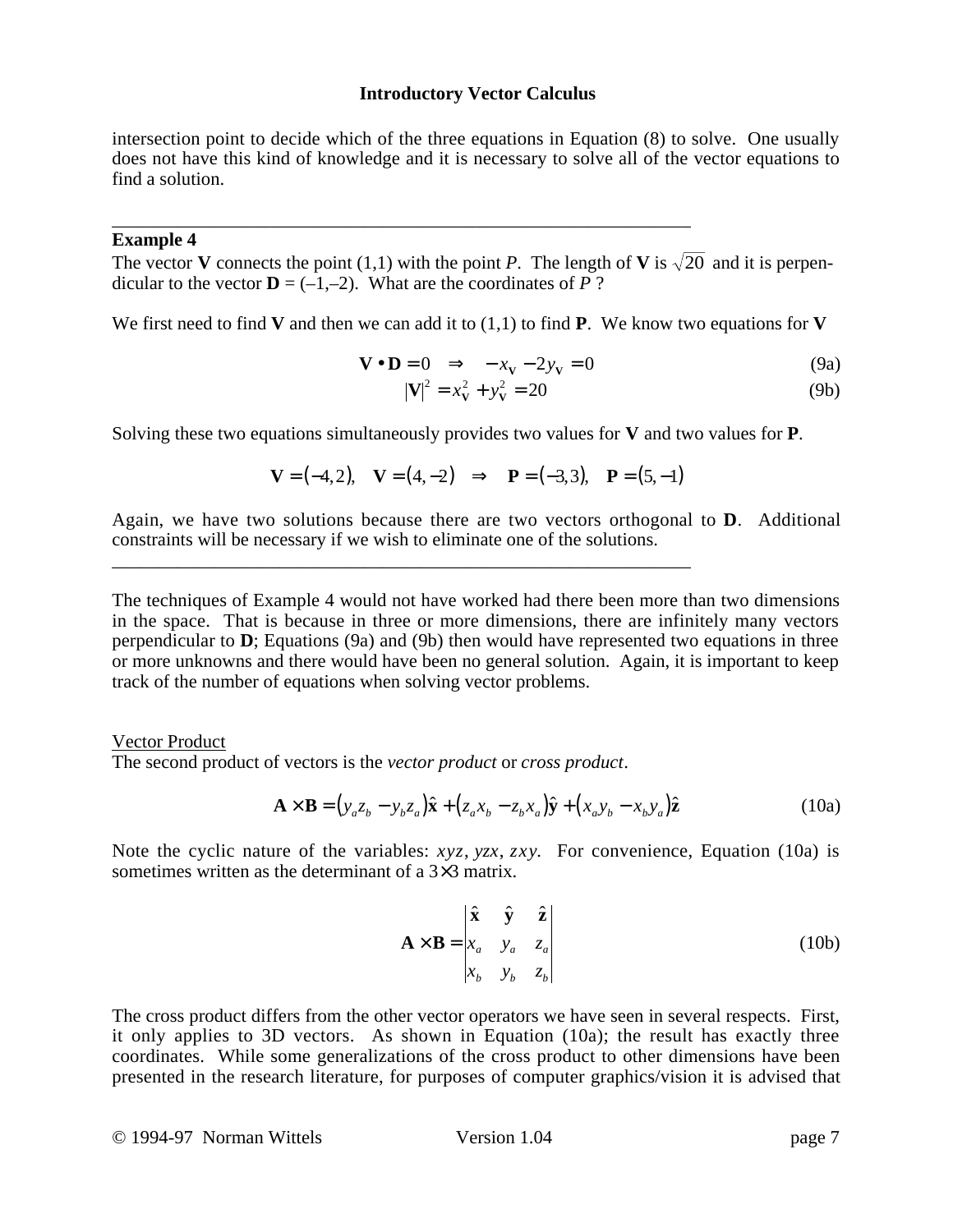you restrict the cross product to 3D problems only. Second, although the result *looks* like a vector, it has different properties. For example, if **A** and **B** are both forces measured in N, their cross product has units  $N^2$ , a quantity with no physical significance.

In a similar manner used in the dot product, it can be shown that

$$
\mathbf{A} \times \mathbf{B} = \hat{\mathbf{N}}(|\mathbf{A}||\mathbf{B}|\sin\theta)
$$
 (10c)

where  $\theta$  is the angle between **A** and **B** and  $\hat{\bf{N}}$  is a unit vector perpendicular to both **A** and **B**. The definitions in Equations (10) only apply if neither **A** nor **B** has magnitude zero and they are neither parallel nor anti-parallel (non-intersecting and pointing in opposite directions). If any of those cases obtain, the magnitude of the cross product is zero and its direction is undefined. The fact that parallel vectors have a zero cross product can be used to produce another definition of the line that is equivalent to Equation (7a) but not always as useful since it only applies in 3D systems and it contains three equations instead of one.

$$
(\mathbf{P} - \mathbf{P}_0) \times \mathbf{D} = 0 \tag{11}
$$

As with the dot product operator, the cross product can be used to determine the angle between vectors, but caution is advised – the odd nature of the sin causes a quadrant ambiguity similar to that discussed in Example 1. The cross product is used for testing whether vectors are parallel – if so, their cross product will have magnitude zero. And, since the cross product of two vectors is perpendicular to both of them, it can be used to find vectors perpendicular to pairs of vectors. Thus, for example, if **A** and **B** are vectors in a plane, Equation (10c) can be used to find the direction of the normal to the plane. Before we explore this further, it will be helpful to establish a few more properties of the cross product.

Unlike the dot product, the cross product is not commutative

$$
\mathbf{A} \times \mathbf{B} = -\mathbf{B} \times \mathbf{A} = \mathbf{B} \times -\mathbf{A} = -(\mathbf{B} \times \mathbf{A})
$$
(12a)

This result is consistent with Equation (10c) which showed that the cross product is odd with regard to the angle between the vectors, and thus their order. Also, the cross product is associative with addition

$$
\mathbf{A} \times (\mathbf{B} + \mathbf{C}) = \mathbf{A} \times \mathbf{B} + \mathbf{A} \times \mathbf{C}
$$

but not with the cross product. The expression

$$
A\times B\times C
$$

has no meaning since the two possible interpretations have different expansions which point in different directions (assuming **A**, **B**, and **C** are arbitrary directions)

$$
\mathbf{A} \times (\mathbf{B} \times \mathbf{C}) = (\mathbf{A} \cdot \mathbf{C})\mathbf{B} - (\mathbf{A} \cdot \mathbf{B})\mathbf{C}, \quad (\mathbf{A} \times \mathbf{B}) \times \mathbf{C} = (\mathbf{A} \cdot \mathbf{C})\mathbf{B} - (\mathbf{B} \cdot \mathbf{C})\mathbf{A}
$$
(12b)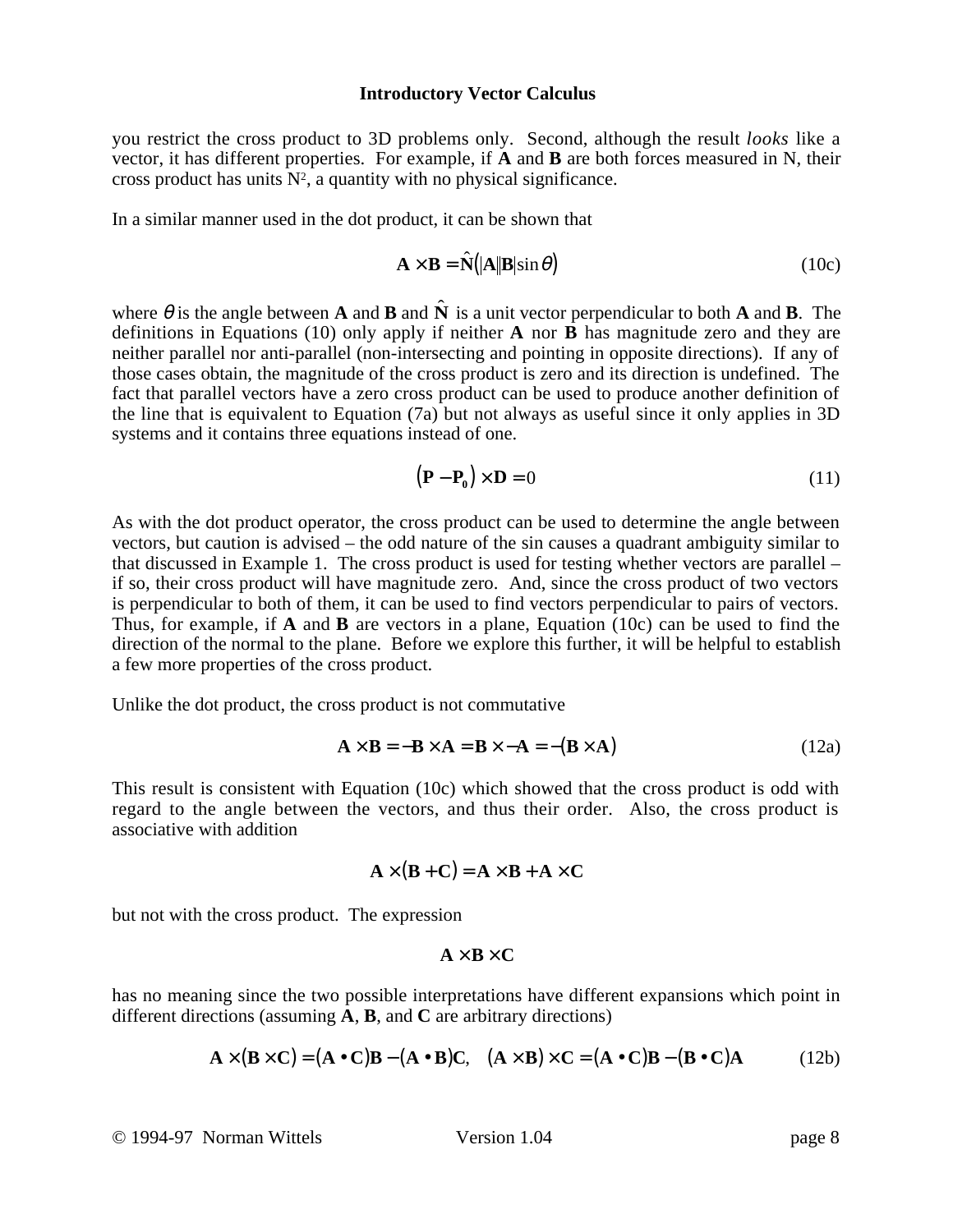There is an intuitive explanation for this result.  $B \times C$  is perpendicular to both **B** and C so **A** $\times$ (**B** $\times$ **C**) must be perpendicular both to it and to **A**. This means **A** $\times$ (**B** $\times$ **C**) is coplanar with **B** and **C**. Similarly, (**A**×**B**)×**C** is coplanar with **A** and **B**. Thus they cannot, in general, be equal.

The mixed product involving three vectors, one cross product, and one dot product is unambiguous, is formed of nine terms, and can be written as a determinant:

$$
\mathbf{A} \bullet \mathbf{B} \times \mathbf{C} = \mathbf{A} \bullet (\mathbf{B} \times \mathbf{C}) = \begin{vmatrix} x_a & y_a & z_a \\ x_b & y_b & z_b \\ x_c & y_c & z_c \end{vmatrix}
$$
(12c)

From Equation (12a) and identities involving the interchange of rows in the determinant, these identities follow

$$
\mathbf{A} \bullet \mathbf{B} \times \mathbf{C} = \mathbf{B} \bullet \mathbf{C} \times \mathbf{A} = \mathbf{C} \bullet \mathbf{A} \times \mathbf{B} = -\mathbf{A} \bullet \mathbf{C} \times \mathbf{B} = -\mathbf{B} \bullet \mathbf{A} \times \mathbf{C} = -\mathbf{C} \bullet \mathbf{B} \times \mathbf{A}
$$
 (12d)

We can apply Equation (12c) with the observation that determinants with equal rows are zero, to prove the following statements

$$
\mathbf{A} \bullet \mathbf{A} \times \mathbf{B} = \mathbf{A} \bullet \mathbf{B} \times \mathbf{A} = \mathbf{B} \bullet \mathbf{A} \times \mathbf{B} = \mathbf{B} \bullet \mathbf{B} \times \mathbf{A} = 0
$$
 (12e)

Equations (12e) are the basis for the assertion that the cross product of **A** and **B** is orthogonal to both, as stated earlier. If **A** is a linear combination of **B** and **C** then it is co-planar with both. Thus, if we know that any mixed product of three vectors is zero, such as

$$
\mathbf{A} \bullet \mathbf{B} \times \mathbf{C} = 0,
$$

that is sufficient to prove that the three vectors are coplanar.

As a final note about the cross product, let's consider its geometrical interpretation. Figure 4 and Equation (10c) shows the magnitude of the cross product  $A \times B$  equals the area of the parallelogram and twice the area of the triangle formed by the origin and the two vectors.



Figure 4. Geometrical interpretation of **A**×**B**

Similarly the magnitude of the mixed product of three vectors can be seen to be the volume of the parallelepiped defined by the three vectors.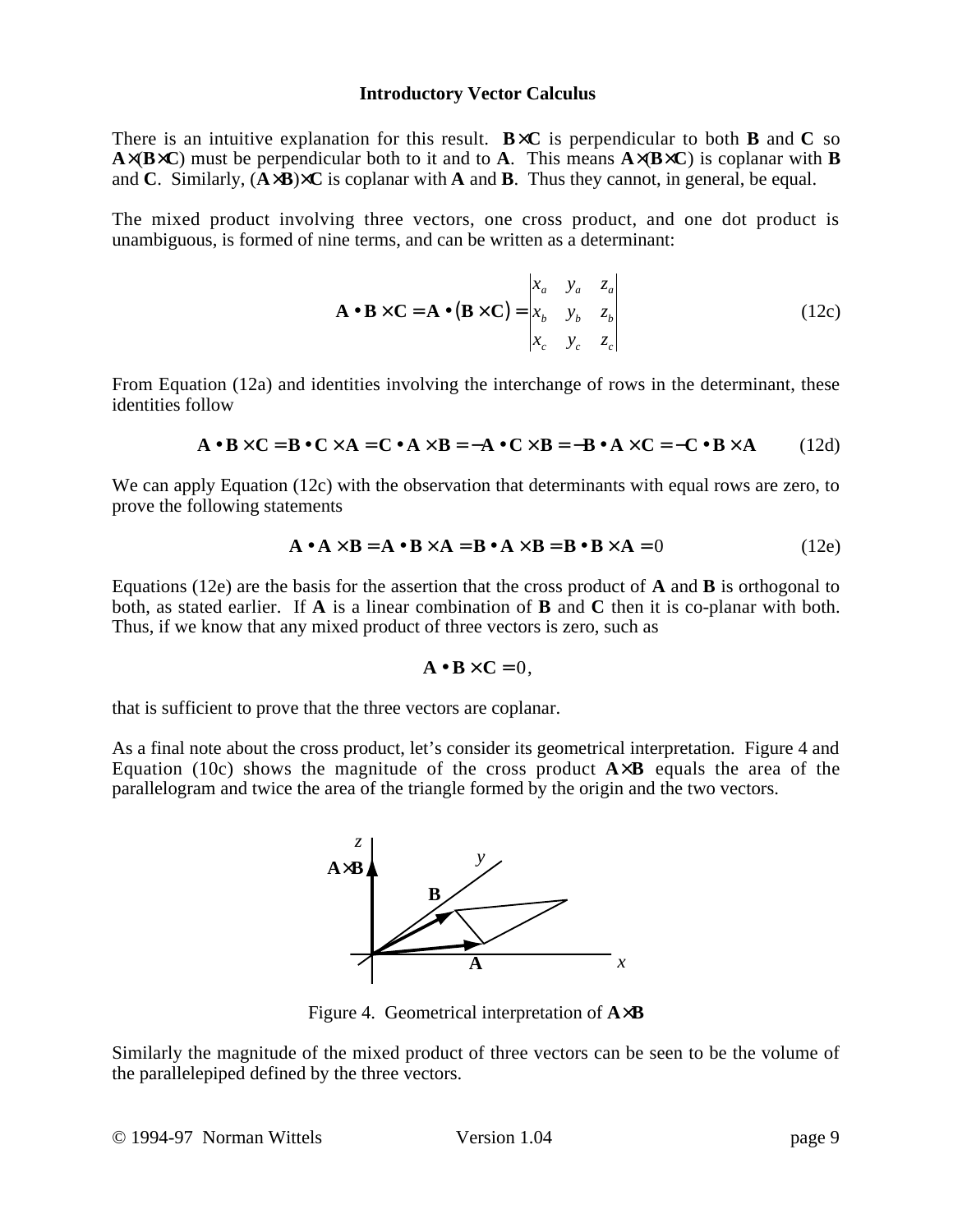

Figure 5. Geometrical interpretation of **C**•**A**×**B**

Planes

The two-point definition of a line, Figure 3 and Equation (7b) can be generalized to produce a three-point definition of a plane. Assume that a plane is defined by three non-conlinear points *A*,*B*, and *C*. Then the vector to point **P** in the plane can be described as a linear combination of the vectors **A**, **B**, and **C**, Figure 6.

$$
\mathbf{P} = \mathbf{A} + t(\mathbf{B} - \mathbf{A}) + u(\mathbf{C} - \mathbf{A}) \implies \mathbf{P} = (1 - t - u)\mathbf{A} + t\mathbf{B} + u\mathbf{C}
$$
(13a)

The parameters *t* and *u* are arbitrary real numbers.



Figure 6. Three point definition of a plane.

### \_\_\_\_\_\_\_\_\_\_\_\_\_\_\_\_\_\_\_\_\_\_\_\_\_\_\_\_\_\_\_\_\_\_\_\_\_\_\_\_\_\_\_\_\_\_\_\_\_\_\_\_\_\_\_\_\_\_\_\_\_\_ **Example 5**

Find the point in the plane that passes through the points  $(1,0,0,1)$ ,  $(0,1,1,0)$ , and  $(0,-1,1,1)$  where that plane intersects the line which passes through the points  $(0,0,0,0)$  and  $(1,1,1,1)$ .

Using Equation (13a), the equation of a point in the plane is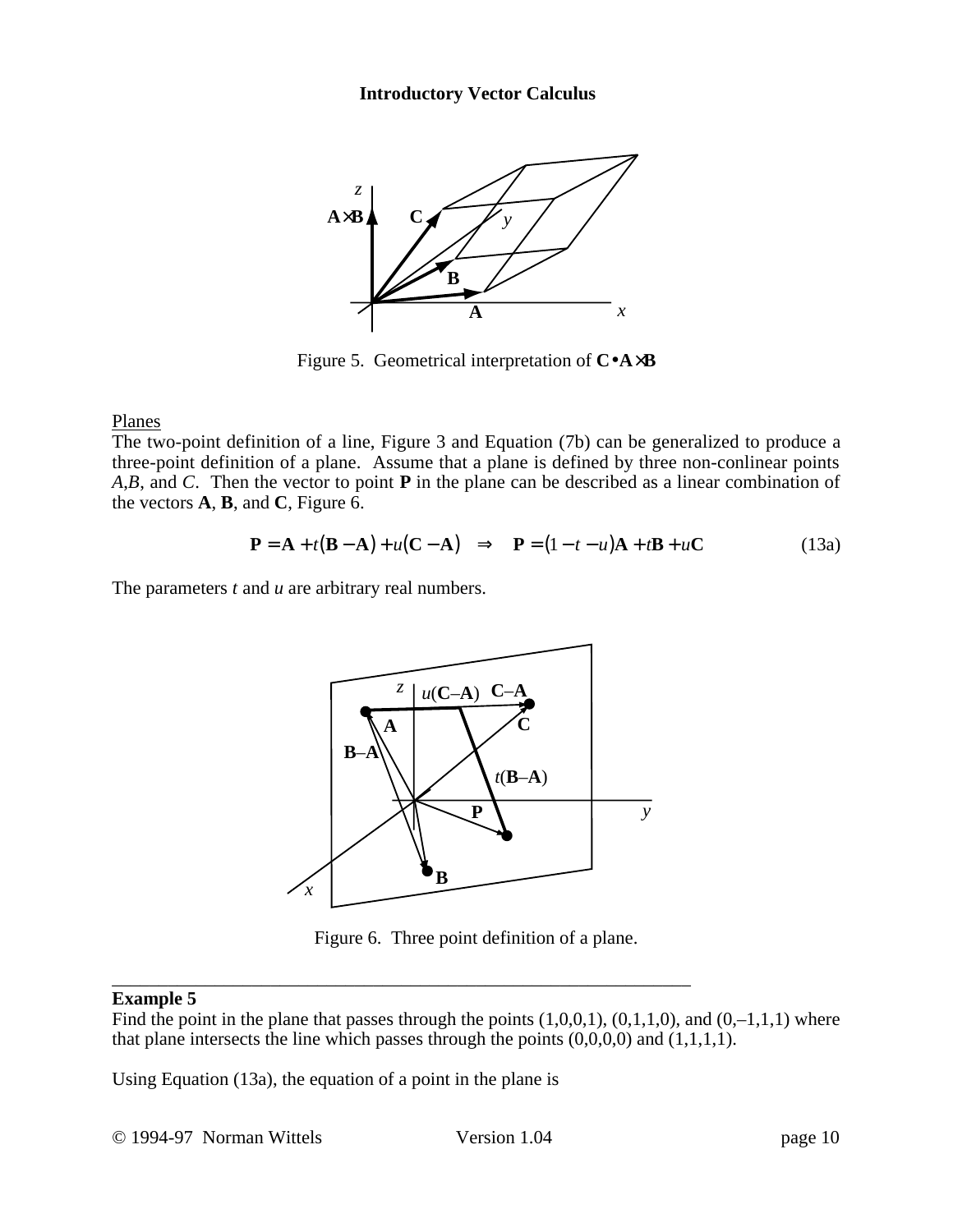$$
\mathbf{P} = (1 - t - u)(1, 0, 0, 1) + t(0, 1, 1, 0) + u(0, -1, 1, 1)
$$

and using Equation (7b) equation of a point on the line is

$$
\mathbf{P} = (1 - v)(0, 0, 0, 0) + v(1, 1, 1, 1)
$$

Equating these two definitions to force the point to lie both in the plane and on the line,

$$
\mathbf{P} = (1 - t - u, t - u, t + u, 1 - t) = (v, v, v, v)
$$

we obtain four equations to solve for the three unknowns

$$
\begin{array}{ccc}\n-t & -u - v & = -1 \\
t & -u - v & = 0 \\
t & +u - v & = 0 \\
-t & -v & = -1\n\end{array}\n\Rightarrow t = \frac{1}{2}, \quad u = 0, \quad v = \frac{1}{2} \Rightarrow \mathbf{P} = \left(\frac{1}{2}, \frac{1}{2}, \frac{1}{2}, \frac{1}{2}\right)
$$

Note that the selection of the five points in this problem was fortuitous; most sets of overdetermined equations have no solutions. That is equivalent to saying that most 4D lines and planes do not intersect.

\_\_\_\_\_\_\_\_\_\_\_\_\_\_\_\_\_\_\_\_\_\_\_\_\_\_\_\_\_\_\_\_\_\_\_\_\_\_\_\_\_\_\_\_\_\_\_\_\_\_\_\_\_\_\_\_\_\_\_\_\_\_

A second approach for deriving the equation of the plane is based on the normal to the plane **N** and a point in the plane  $P_0$ , Figure 7.



Figure 7. Point-normal definition of a plane.

Assume, for now, that  $N$  and  $P_0$  are known. Then, for any point in the plane  $P$ , the vector from  $P_0$  to  $P$  is orthogonal to  $N$ 

$$
(\mathbf{P} - \mathbf{P}_0) \bullet \mathbf{N} = 0 \tag{13b}
$$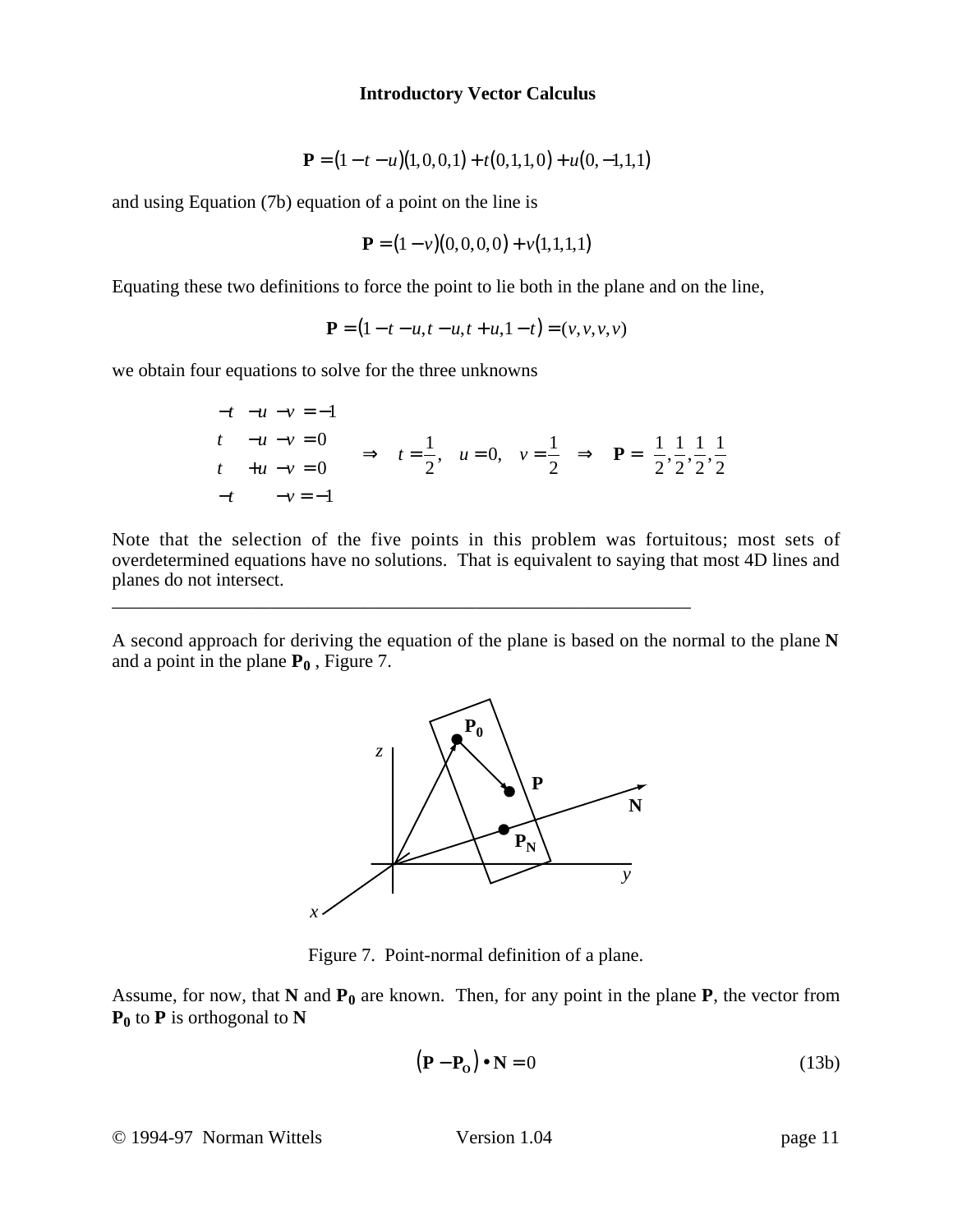An alternate form can be obtained by dividing Equation (13b) by the magnitude of **N** to normalize the normal.

$$
\mathbf{P} \cdot \hat{\mathbf{N}} = \mathbf{P}_0 \cdot \hat{\mathbf{N}} = D \tag{13c}
$$

Note that the right side of Equation (13c) is just the length of  $P_0$  projected on to the normal. The symbol  $P_N$  has been placed in Figure 7 to show where the point  $P_0$  projects. *D* is significant because it is the normal distance (the minimal distance) from the origin to the plane. This Figure also shows that any point in the plane projected on to the normal produces the vector  $P_N$ 

$$
\mathbf{P}_{\mathbf{N}} = (\mathbf{P} \bullet \hat{\mathbf{N}})\hat{\mathbf{N}}
$$

Given three non-collinear points on the plane, *A*,*B*, and *C*, the normal **N** can be found by using the cross product of two vectors in the plane (**B**–**A**) and (**C**–**A**).

$$
\mathbf{N} = (\mathbf{B} - \mathbf{A}) \times (\mathbf{C} - \mathbf{A}) = (\mathbf{A} \times \mathbf{B}) + (\mathbf{B} \times \mathbf{C}) + (\mathbf{C} \times \mathbf{A})
$$
(14)

Note that the sign of the normal is indeterminate; of the six possible orders for selecting points *A*,*B*, and *C* when finding the two vectors in the plane, three have each sign. Note that the second form in Equation (14) is obtained from the first by means of vector identities. For the known point in the plane in Equations (13b) or (13c)  $P_0$  any of the three vectors **A**, **B**, or **C** can be used. Since the cross product is only defined in three dimension,s Eq. (14) only applies in 3D.

#### **Example 6**

Find the point at which the line passing through the points  $(1,-1,0)$  and  $(1,1,1)$  intersects the plane passing through the points  $(1,0,0)$ ,  $(0,1,0)$  and  $(0,0,1)$ . This is the generalization of Example 3.

The equation of the line is

$$
\mathbf{P} = (1 - t)(1, -1, 0) + t(1, 1, 1) = (1, -1 + 2t, t)
$$
\n(15a)

Use the first point as the known point and calculate the normal using Equation (14)

\_\_\_\_\_\_\_\_\_\_\_\_\_\_\_\_\_\_\_\_\_\_\_\_\_\_\_\_\_\_\_\_\_\_\_\_\_\_\_\_\_\_\_\_\_\_\_\_\_\_\_\_\_\_\_\_\_\_\_\_\_\_

$$
\mathbf{N} = [(0,1,0) - (1,0,0)] \times [(0,0,1) - (1,0,0)] = (1,1,1)
$$

to find the plane

$$
[\mathbf{P} - (1,0,0)] \bullet (1,1,1) = 0 \tag{15b}
$$

Combine Equations (15a) and (15b) and solve for *t*

$$
[(1, -1 + 2t, t) - (1, 0, 0)] \bullet (1, 1, 1) = 3t - 1 = 0 \Rightarrow t = \frac{1}{3} \Rightarrow \mathbf{P} = \left(1, \frac{-1}{3}, \frac{1}{3}\right)
$$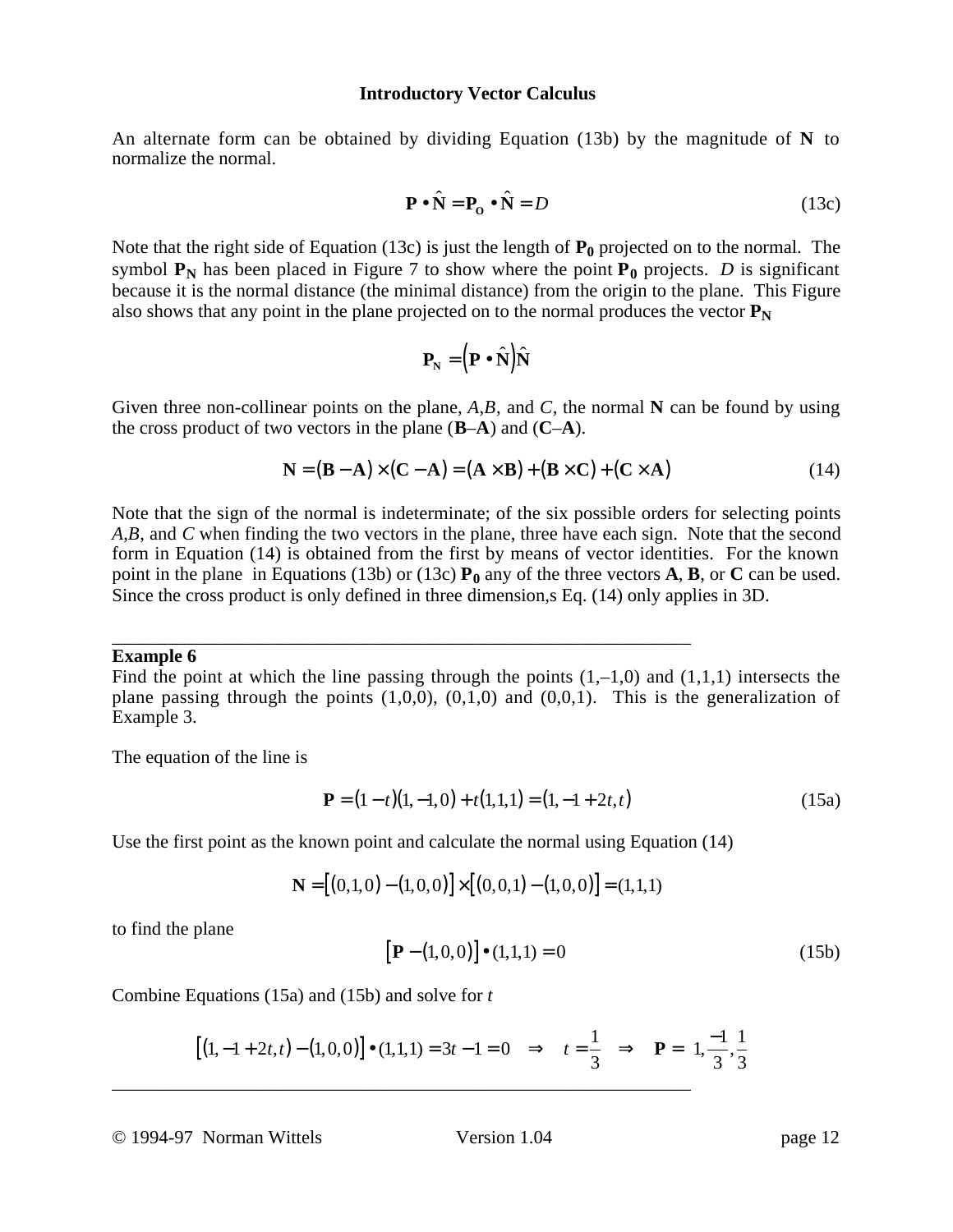It is important to remember that, becaue of the cross product, Equation (14) only applies in 3D. In 2D, all vectors must be coplanar so there is no meaning to a vector normal to the plane. With any number of dimensions above three, some other method will have to be used to find the normal. Thus, Example 5 could not be solved using the method we used for Example 6.

#### \_\_\_\_\_\_\_\_\_\_\_\_\_\_\_\_\_\_\_\_\_\_\_\_\_\_\_\_\_\_\_\_\_\_\_\_\_\_\_\_\_\_\_\_\_\_\_\_\_\_\_\_\_\_\_\_\_\_\_\_\_\_ **Example 7**

Find the distance from the point  $A = (-1,1,1)$  to the plane passing through the points  $(0,0,0)$ ,  $(1,1,1)$ , and  $(1,1,0)$ .

Begin by finding the equation of the plane.

$$
\mathbf{N} = [(1,1,1) - (0,0,0)] \times [(1,1,0) - (0,0,0)] = (-1,1,0) \Rightarrow \hat{\mathbf{N}} = \left(\frac{-1}{\sqrt{2}}, \frac{1}{\sqrt{2}}, 0\right)
$$

$$
\left[\mathbf{P} - (0,0,0)\right] \bullet \left(\frac{-1}{\sqrt{2}}, \frac{1}{\sqrt{2}}, 0\right) = 0
$$

We only know how to find the distance from the origin to the plane. If we subtract  $(-1,1,1)$  from every point in the problem, we move **A** to the origin but the geometry otherwise remains the same. The plane will move by the same amount; it's normal will remain the same but the known point will change. The new equation of the plane is

$$
\left[\mathbf{P}-\left(-1,1,1\right)\right]\bullet\left(\frac{-1}{\sqrt{2}},\frac{1}{\sqrt{2}},0\right)=0
$$

Rearrange this equation to put it into the form of Equation (13c)

\_\_\_\_\_\_\_\_\_\_\_\_\_\_\_\_\_\_\_\_\_\_\_\_\_\_\_\_\_\_\_\_\_\_\_\_\_\_\_\_\_\_\_\_\_\_\_\_\_\_\_\_\_\_\_\_\_\_\_\_\_\_

\_\_\_\_\_\_\_\_\_\_\_\_\_\_\_\_\_\_\_\_\_\_\_\_\_\_\_\_\_\_\_\_\_\_\_\_\_\_\_\_\_\_\_\_\_\_\_\_\_\_\_\_\_\_\_\_\_\_\_\_\_\_

$$
\mathbf{P} \bullet \left( \frac{-1}{\sqrt{2}}, \frac{1}{\sqrt{2}}, 0 \right) = (-1, 1, 1) \bullet \left( \frac{-1}{\sqrt{2}}, \frac{1}{\sqrt{2}}, 0 \right) = D \Rightarrow D = \sqrt{2}
$$

If we had moved all four points to place **A** at the origin before calculating the equation of the plane, we would have obtained the same result.

The vector methods we have outlined can be used to solve any problem of analytical geometry, but vector analysis is a tool, not an automatic method. Thought and understanding are also required.

### **Example 8**

What is the equation of the line of intersection of the two planes described by the following equations?

$$
[\mathbf{P} - (1,1,1)] \bullet (1,1,1) = 0, \quad [\mathbf{P} - (1,0,-1)] \bullet (1,1,0) = 0 \tag{16a}
$$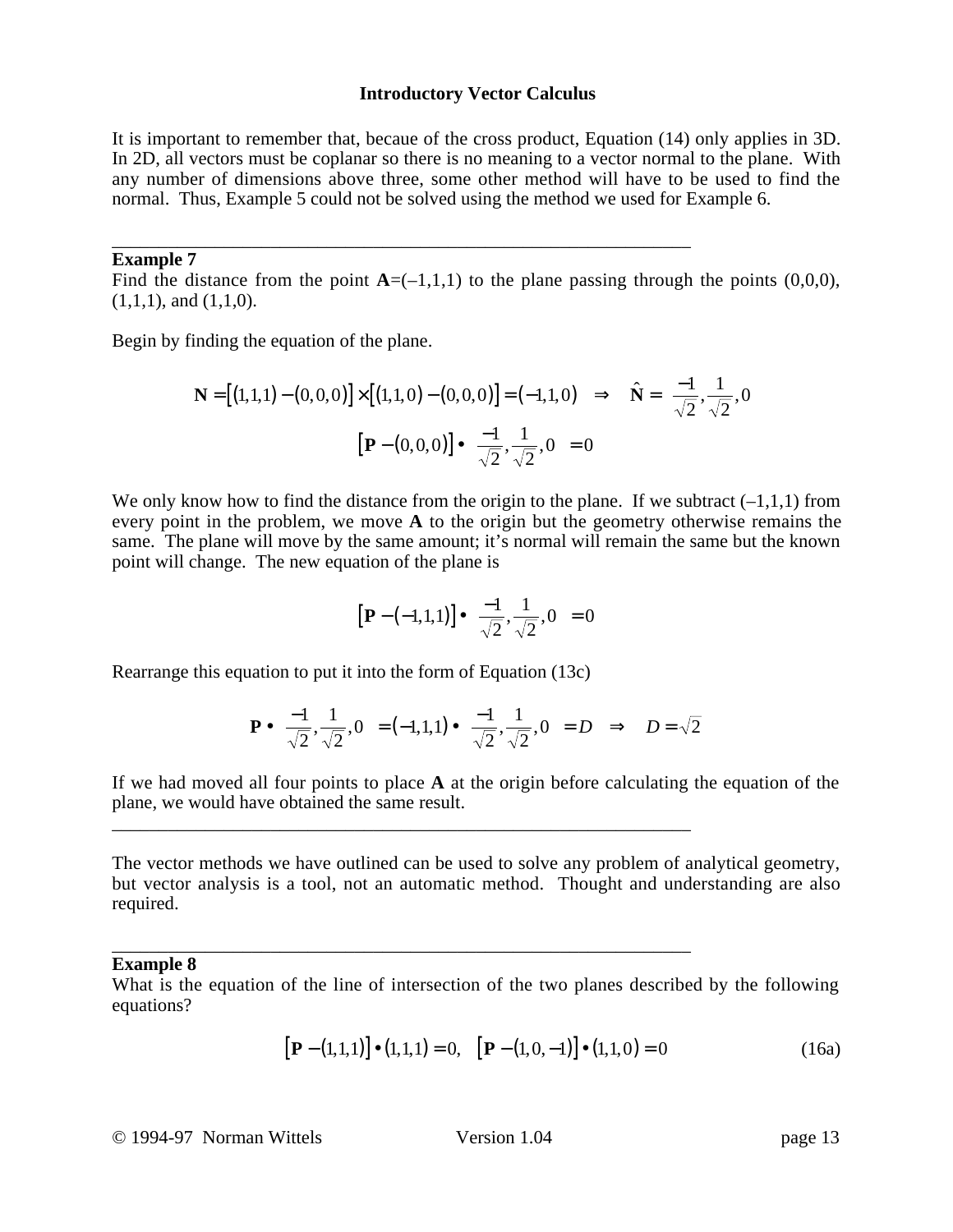A line can be defined by two points or one point and a vector. Since we don't know any points on the line, let's start by calculating the vector describing its direction. Any vector perpendicular to a plane's normal must lie in the plane. Thus the cross product of the two normals must lie in both planes, that is on the line of intersection.

$$
\mathbf{V} = (1,1,1) \times (1,1,0) = (-1,1,0) \tag{16b}
$$

The fact that this vector has non-zero magnitude assures us that the planes are not parallel so an intersection exists. We still need to find a point in both planes. Assume the point's coordinates are (*x,y,z*) and use Equation (16a) to find equations for the coordinates.

$$
(x, y, z) \bullet (1, 1, 1) = (1, 1, 1) \bullet (1, 1, 1) \implies x + y + z = 3
$$
  
 $(x, y, z) \bullet (1, 1, 0) = (1, 0, -1) \bullet (1, 1, 0) \implies x + y = 1$ 

Thus we have two equations in three unknowns, not enough information to find a unique solution. That is not surprising since we know there are infinitely many points on the line. We only need to find a single point, any point, to be able to write the equation for the line, so let's guess one of the coordinates and see if we can find a solution. The obvious choice is to set one of the coordinates to zero. Let's look at all three cases:

Try  $x=0$ :

$$
y + z = 3
$$
,  $y = 1 \implies P_1 = (0, 1, 2)$  (16c)

Try  $y=0$ :

$$
x + z = 3
$$
,  $x = 1 \implies P_2 = (1, 0, 2)$  (16d)

Try  $z=0$ :

$$
x + y = 3
$$
,  $x + y = 1$   $\Rightarrow$  no solution!

This last result is telling us that the line is parallel to the *z* axis so it never crosses it. Thus, in general, we expect to find one, two, or three possible intersection points, depending on the direction of the line. We can use this method to find one point on the line, but not necessarily two. That is why we chose to use the point-vector definition of the line and not the two-point definition. Either of the points in Equations (16c) or (16d) will suffice – different but equally valid solutions will result. One equation of the intersection line is

$$
\mathbf{P} = (0,1,2) + t(-1,1,0) = (-t,1+t,2)
$$
 (16e)

To verify that this point lies in both planes, substitute Equation (16e) into Equation (16a). Both parts are satisfied for all values of *t*, as required.

\_\_\_\_\_\_\_\_\_\_\_\_\_\_\_\_\_\_\_\_\_\_\_\_\_\_\_\_\_\_\_\_\_\_\_\_\_\_\_\_\_\_\_\_\_\_\_\_\_\_\_\_\_\_\_\_\_\_\_\_\_\_